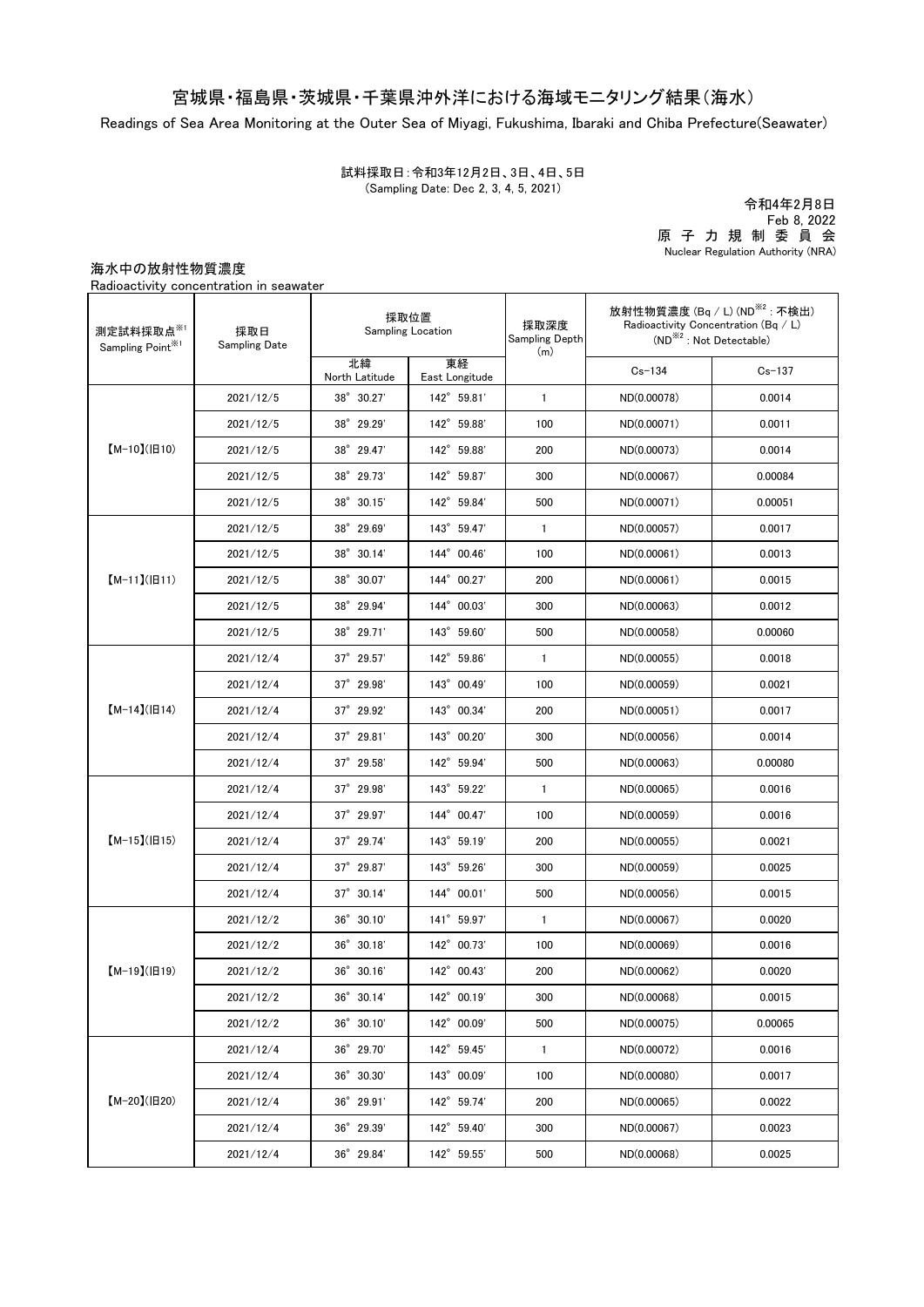| 測定試料採取点※1<br>Sampling Point <sup>※1</sup> | 採取日<br>Sampling Date | 採取位置<br><b>Sampling Location</b> |                      | 採取深度<br>Sampling Depth<br>(m) | 放射性物質濃度 (Bq / L) (ND <sup>※2</sup> : 不検出)<br>Radioactivity Concentration (Bq / L)<br>$\mathsf{(ND}^{\divideontimes 2}$ : Not Detectable) |            |
|-------------------------------------------|----------------------|----------------------------------|----------------------|-------------------------------|------------------------------------------------------------------------------------------------------------------------------------------|------------|
|                                           |                      | 北緯<br>North Latitude             | 東経<br>East Longitude |                               | $Cs - 134$                                                                                                                               | $Cs - 137$ |
| $[M-21](H21)$                             | 2021/12/3            | 36° 29.55'                       | 143° 59.88'          | $\mathbf{1}$                  | ND(0.00056)                                                                                                                              | 0.0013     |
|                                           | 2021/12/3            | 36° 30.50'                       | 144° 00.48'          | 100                           | ND(0.00060)                                                                                                                              | 0.0018     |
|                                           | 2021/12/3            | $36^{\circ}$ 30.10'              | 144° 00.36'          | 200                           | ND(0.00055)                                                                                                                              | 0.0020     |
|                                           | 2021/12/3            | 36° 29.35'                       | 143° 59.83'          | 300                           | ND(0.00061)                                                                                                                              | 0.0021     |
|                                           | 2021/12/3            | 36° 29.73'                       | 143° 59.91'          | 500                           | ND(0.00059)                                                                                                                              | 0.0028     |
| $[M-25](H25)$                             | 2021/12/2            | $35^{\circ}$ 30.15'              | 141° 59.65'          | $\mathbf{1}$                  | ND(0.00068)                                                                                                                              | 0.0016     |
|                                           | 2021/12/2            | 35° 30.60'                       | 141° 59.75'          | 100                           | ND(0.00070)                                                                                                                              | 0.0018     |
|                                           | 2021/12/2            | $35^{\circ}$ 30.60'              | 141° 59.72'          | 200                           | ND(0.00077)                                                                                                                              | 0.0015     |
|                                           | 2021/12/2            | $35^{\circ}$ 30.45'              | 141° 59.72'          | 300                           | ND(0.00075)                                                                                                                              | 0.0026     |
|                                           | 2021/12/2            | 35° 30.20'                       | 141° 59.63'          | 500                           | ND(0.00067)                                                                                                                              | 0.0024     |
| $[M-26](H26)$                             | 2021/12/3            | $35^{\circ}$ 29.25'              | $143^{\circ}$ 00.25' | $\mathbf{1}$                  | ND(0.00057)                                                                                                                              | 0.0016     |
|                                           | 2021/12/3            | 35° 29.58'                       | 142° 59.82'          | 100                           | ND(0.00063)                                                                                                                              | 0.0016     |
|                                           | 2021/12/3            | 35° 29.47'                       | 142° 59.93'          | 200                           | ND(0.00067)                                                                                                                              | 0.0021     |
|                                           | 2021/12/3            | 35° 29.42'                       | 143° 00.00'          | 300                           | ND(0.00068)                                                                                                                              | 0.0018     |
|                                           | 2021/12/3            | 35° 29.31'                       | 143° 00.20'          | 500                           | ND(0.00064)                                                                                                                              | 0.0022     |
| $[M-27](H27)$                             | 2021/12/3            | 35° 29.06'                       | 144° 00.15'          | $\mathbf{1}$                  | ND(0.00062)                                                                                                                              | 0.0017     |
|                                           | 2021/12/3            | 35° 29.58'                       | 143° 59.50'          | 100                           | ND(0.00062)                                                                                                                              | 0.0015     |
|                                           | 2021/12/3            | 35° 29.46'                       | 143° 59.59'          | 200                           | ND(0.00062)                                                                                                                              | 0.0021     |
|                                           | 2021/12/3            | 35° 29.34'                       | 143° 59.71'          | 300                           | ND(0.00067)                                                                                                                              | 0.0021     |
|                                           | 2021/12/3            | 35° 29.22'                       | 143° 59.96'          | 500                           | ND(0.00061)                                                                                                                              | 0.0029     |

※1 【 】内の番号は、図の測点番号に対応。

※1 The character enclosed in parentheses indicates Sampling Point in figure.

※2 NDの記載は、海水の放射性物質濃度の検出値が検出下限値を下回る場合。

※2 ND indicates the case that the detected radioactivity concentration in seawater was lower than the detection limits.

\* 原子力規制委員会の委託事業により、(公財)海洋生物環境研究所が採取した試料を(公財)日本分析センターが分析。

\* The samples of seawater collected by Marine Ecology Research Institute (MERI) were analyzed by Japan Chemical Analysis Center (JCAC) on the project commissioned by Nuclear Regulation Authority (NRA).

## (参考)

平成20-22年度「海洋環境放射能総合評価事業」の福島第一海域(福島第一発電所から約25km付近)の環境放射能調査の結果: Cs-137:0.0012~0.0019Bq/L

(Reference)

The result of the environmental radioactivity measurement in the seawater around Fukushima Dai-ichi NPP (around 25km distance from Fukushima Dai-ichi NPP)shown in the report "Oceanic Environmental Radioactivity Synthesis Evaluation Business " FY 2008-2010 : Cs-137:0.0012~0.0019 Bq/L